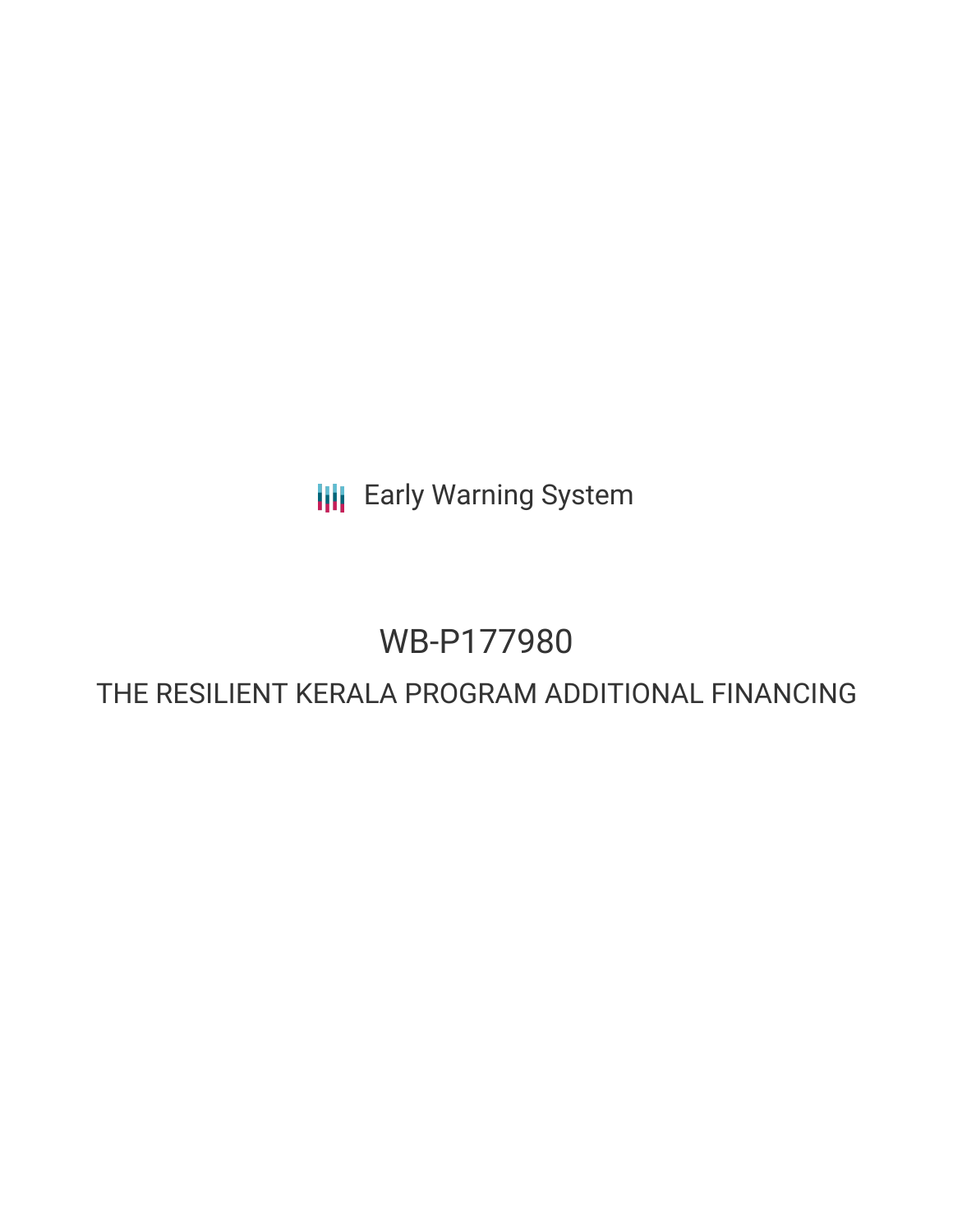# **Quick Facts**

| <b>Countries</b>               | India                                                        |
|--------------------------------|--------------------------------------------------------------|
| <b>Specific Location</b>       | Kerala-Alappuzha, Idukki, Kottayam, and Pathanamthitta       |
| <b>Financial Institutions</b>  | Asian Infrastructure Investment Bank (AIIB), World Bank (WB) |
| <b>Status</b>                  | Active                                                       |
| <b>Bank Risk Rating</b>        | A                                                            |
| <b>Voting Date</b>             | 2022-05-04                                                   |
| <b>Borrower</b>                | India                                                        |
| <b>Sectors</b>                 | <b>Climate and Environment</b>                               |
| <b>Investment Type(s)</b>      | Loan                                                         |
| <b>Investment Amount (USD)</b> | \$150.00 million                                             |
| Loan Amount (USD)              | \$150.00 million                                             |
| <b>Project Cost (USD)</b>      | \$745.00 million                                             |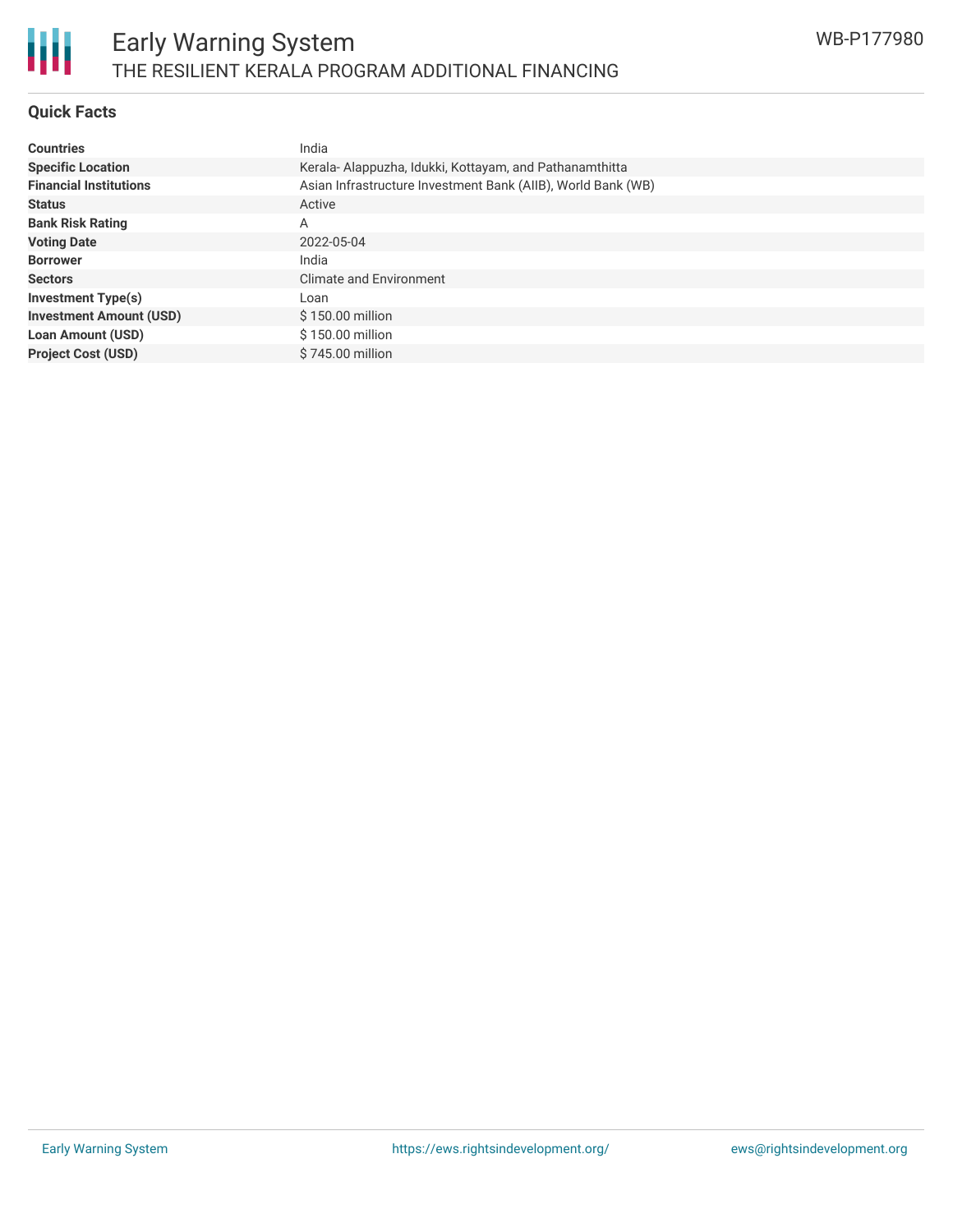### **Project Description**

According to World Bank, the objective of the project is to "enhance Kerala's resilience against the impacts of climate change and natural disasters, including disease outbreaks and pandemics."

State of Kerala is highly vulnerable to natural disasters such as cyclone, monsoon storm surge, coastal erosion, sea level rise, tsunami, flood, drought, landslides/ land subsidence and earthquakes and changing climatic dynamics given its location between the western coast and steep slopes of the Western Ghats. In last 4 years the state has seen several such adverse events one after the other, starting with Cyclone Ockhi in 2017, floods and landslides in 2018, 2019 and 2020, Nipah virus in 2019 and present COVID-19 pandemic. The 2018 floods led to widespread loss of life, property, and habitats, affecting several millions and leading to economic losses of nearly US\$3.74 billion (Rs. 26,720 crores). These events and their impacts highlighted the level of under-preparedness of the State to deal with these natural disasters and climate change shocks.

In order to support GoK, World Bank initiated a strategic engagement to build multidimensional resilience in Kerala through First Resilient Kerala Development Policy Operation (DPO 1, US\$250 million- June 2019) by extending support to the Government's Rebuild Kerala Development Programme (RKDP) — the state's strategic roadmap for recovery, rebuilding and resilience. This partnership has improved state's capacity to respond to disasters and improved resilience of the community and treat resilience and disaster risk management as cross-cutting and important concerns in policy formulation and implementation. It has also led the way towards deepening and broad-basing this partnership by looking at additional sectors crucial for building the resilience of the state and citizens to shocks of climate change, natural disasters and disease outbreaks.

Building on the foundations of policy and institutional reforms initiated under Resilient Kerala DPO 1, the World Bank supported a Program for Results (PforR), which forms a part of the overall Government program. The PforR's development objective was to enhance the State Government of Kerala's (GoK) resilience against the impacts of climate change, natural disasters and disease outbreaks. The PforR will support the two Results Areas (RAs) that contribute to the outcomes of RKDP - first through support for state- wide systems and institutions development for managing shocks from climate change, natural disasters and disease outbreaks, and second for piloting sectoral investments in four districts along the Pamba river basin- Alappuzha, Idukki, Kottayam, and Pathanamthitta. The duration of the PforR is 2021–2026, and the sectoral coverage is as follows: RA 1: Fiscal, Disaster Risk Financing and Insurance, Social Protection, Urban, and Disaster Risk Management and RA 2: HealGeetika Hora Page 2 4/25/22th, Agriculture, Water Resource Management, and Roads. The Program cost is US\$ 530 million.

#### ENVIRONMENTAL AND SOCIAL INFORMATION

This risk is rated as 'Substantial' as there are investment activities – coastal resilience and WRM – that will require environmental management attention during implementation. Through the ESSA, it was confirmed that all the proposed interventions in line with what is permissible under a PforR and that environmental impacts can be addressed through adequate management. These will not result in any major environmental impacts. None of these interventions will be in ecosensitive areas. The scale of environmental impacts is limited and restricted to the vicinity of the minor works. In the construction phase, the type of impacts include (i) air and noise pollution due to civil works and movement of vehicles; (ii) increase in turbidity in the coastal waters; (iii) construction/labor camp impacts such as incidental fuel, oil and lubricant spillages; (iv) waste and debris storage, management and disposal; and (v) worker and community health & safety impacts particularly in densely populated areas. All these impacts are temporary and reversible. Proper environmental, health, and safety (EHS) management measures will be required during construction. In the operational phase, the interventions could aggravate shoreline erosion if not properly designed. To ensure design appropriateness, GoK has streamlined the use of expert institutions such as the NCCR and IIT Madras to provide the required technical advisory support.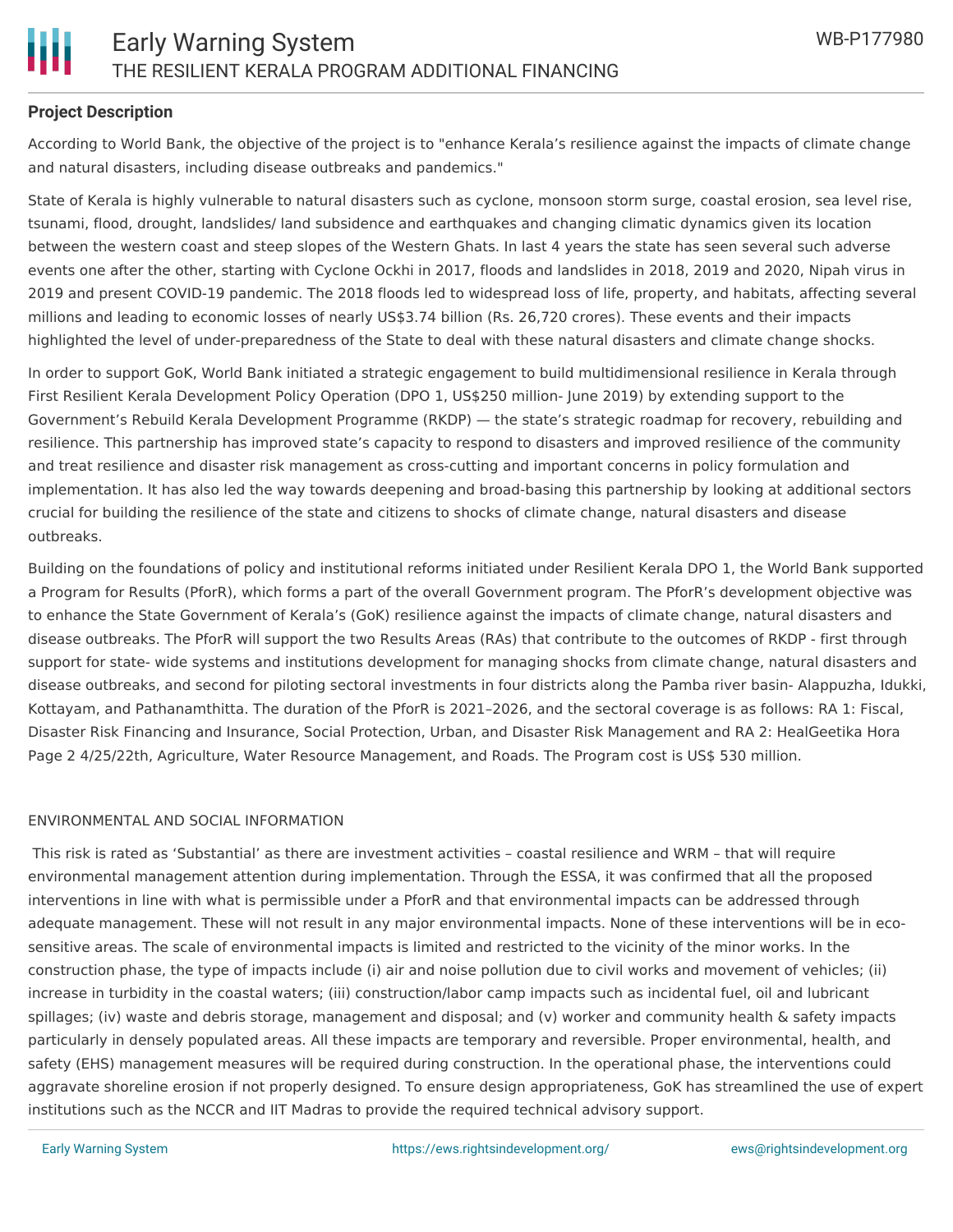

#### **Investment Description**

- Asian Infrastructure Investment Bank (AIIB)
- World Bank (WB)

The cost of the Government Reform Program for the activities under the AF for FY 2022-2026 is estimated at US\$260 million, of which US\$150 million will be financed by IBRD. The government reform program converges with the broad umbrella of GoK's ongoing RKDP. The cost of the parent program for Resilient Kerala PforR is US\$ 530.02 million out of which the World Bank finances US\$125 million, representing 24 percent of the Program cost. Further, AIIB supports the Program with a financing of US\$125 million, equal share to Bank financing, and AFD provides Euro 100 million (US\$120 million equivalent). The remaining US\$ 160.02 million which is 30 percent of the Program will be financed by GoK. With the proposed the AF, the total program cost including additional \$ 65 million GoK financing for the AF will increases to US\$ 745 million. Under the AF, US\$90 million will be allocated to the coastal resilience activities, US\$50 million to WRM in the Pamba Basin, and US\$10 million to Climate Budgeting. The PforR Program will be complemented by a strong technical assistance program financed by the GoK, the KfW and the World Bank.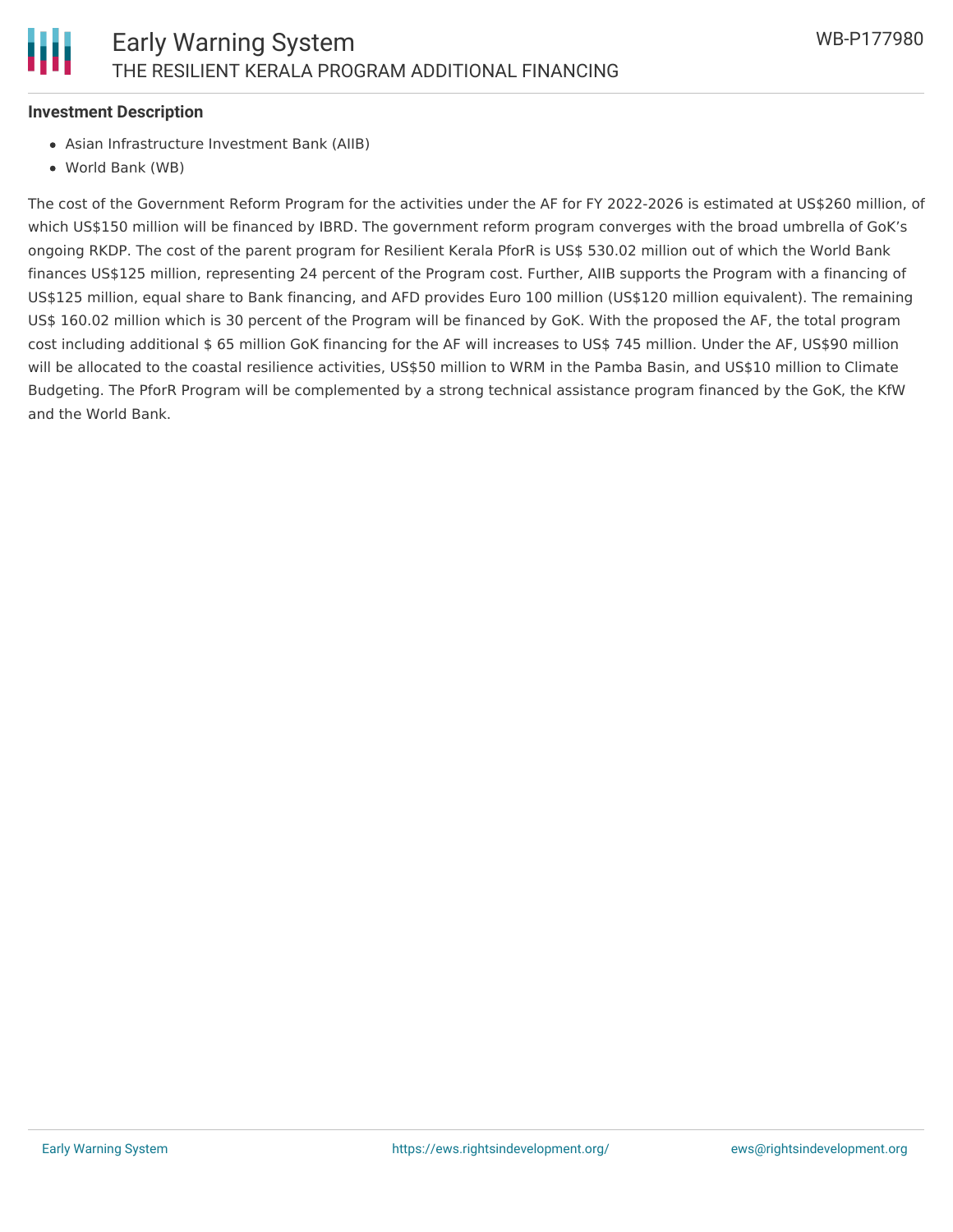#### **Contact Information**

#### **World Bank Team Leaders:**

1. Balakrishnan Menon Parameswaran,

Lead Urban Specialist

Telephone:5220+85850

Email ID: [bmenon@worldbank.org](mailto:bmenon@worldbank.org)

2. Elif Ahyan,

Senior Disaster Risk Management Specialist

Telephone:5220+33455

Email ID: [eayhan@worldbank.org](mailto:eayhan@worldbank.org)

3. Natsuko Kikutake,

Disaster Risk Management Specialist

Telephone: 5220+34230

Email ID: [nkikutake@worldbank.org](mailto:nkikutake@worldbank.org)

#### **Borrrower:**

Hanish Chhabra

Director, Department of Economic Affairs

Telephone:911123092883

Email ID: [hanish.ias@ias.nic.in](mailto:hanish.ias@ias.nic.in)

#### **Implementing**

**Ag ency:**

Government of Kerala

RK Sighm

Additional Chief Secretary Finance, Finance Department

Telephone: 914712327586

Email ID: [acs.finance@kerala.gov.in](mailto:acs.finance@kerala.gov.in)

#### ACCESS TO INFORMATION

To submit an information request for project information, you will have to create an account to access the Access to Information request form. You can learn more about this process at: https://www.worldbank.org/en/access-toinformation/request-submission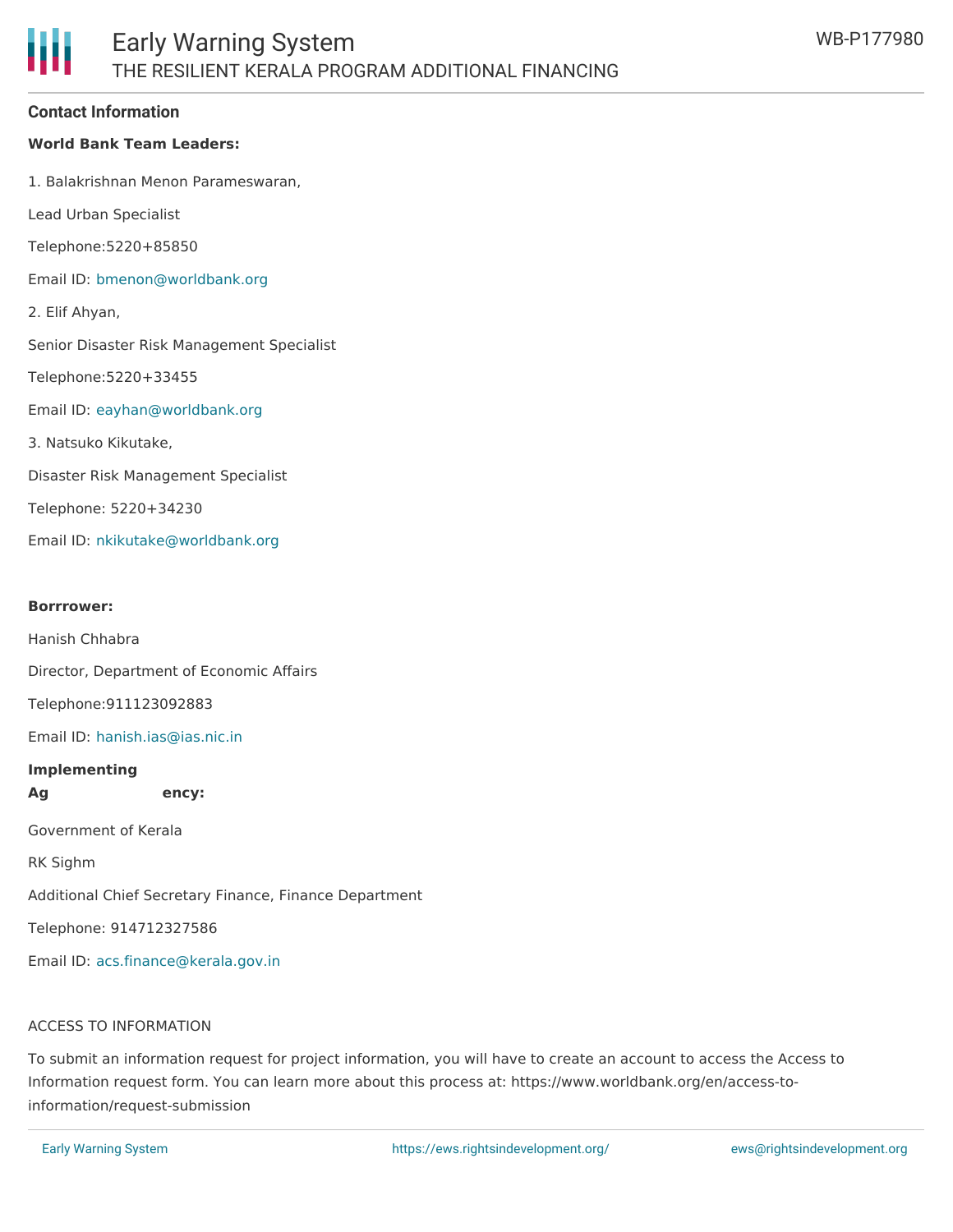

#### **Bank Documents**

- [Environmental](https://ewsdata.rightsindevelopment.org/files/documents/80/WB-P177980_Glf2BOb.pdf) and Social Systems Assessment Addendum Report [\[Original](https://documents1.worldbank.org/curated/en/099910105052212634/pdf/P1779800e0850e060accd0d1f1b9331527.pdf) Source]
- [Environmental](https://ewsdata.rightsindevelopment.org/files/documents/80/WB-P177980_qxyGc8S.pdf) and Social Systems Assessment Report (Malayalam) [\[Original](https://documents1.worldbank.org/curated/en/099440305052237327/pdf/IDU0890480480f73a0495b0ba6b07c9522084915.pdf) Source]
- Project [Information](https://ewsdata.rightsindevelopment.org/files/documents/80/WB-P177980.pdf) Document [\[Original](https://documents1.worldbank.org/curated/en/099330005042215173/pdf/P17798007d26cb000a567031ccc779d757.pdf) Source]